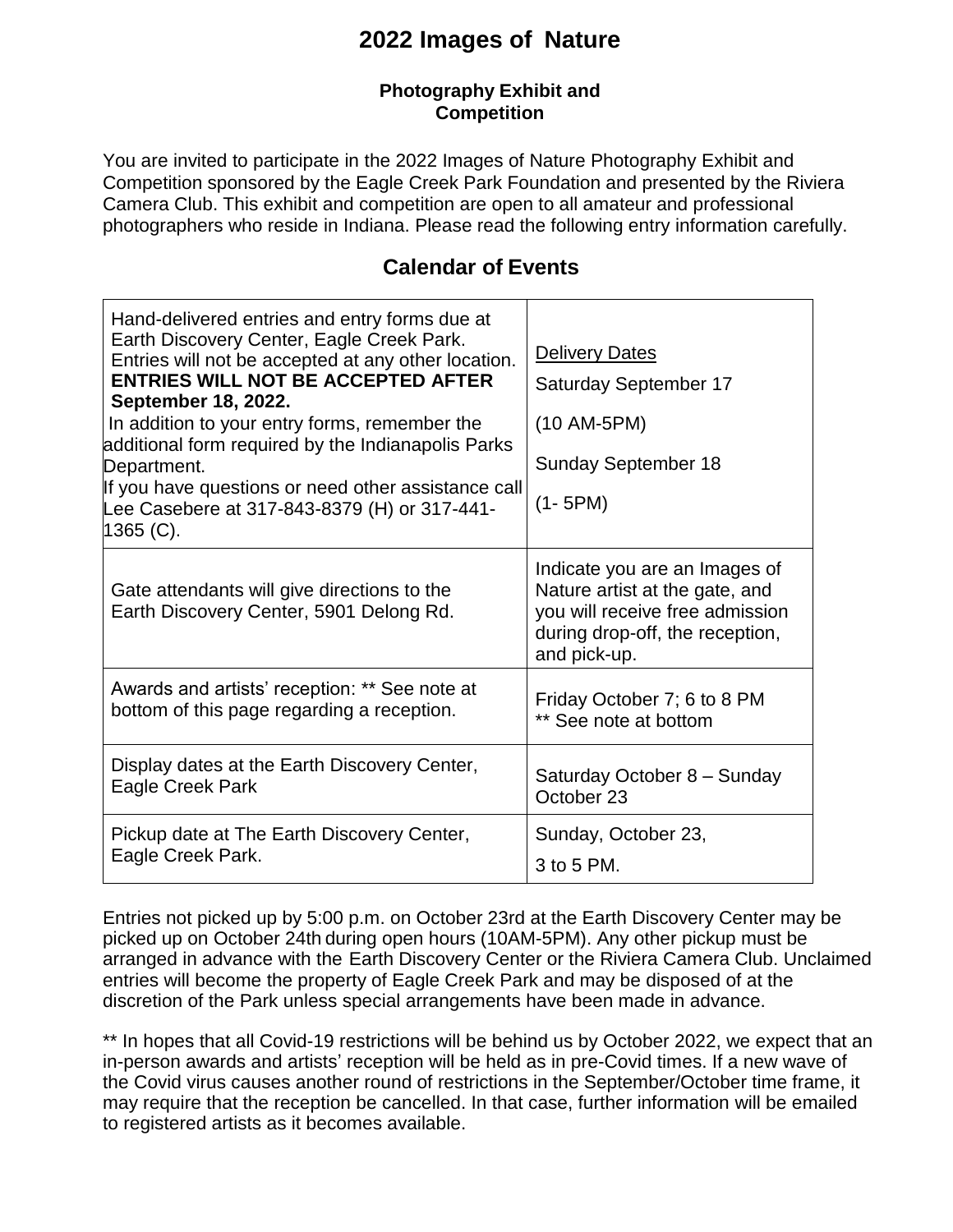Images of Nature is a "nature only" exhibit and competition. All entries must reflect natural settings and situations devoid of the "hand of man" with one exception. **CONTINUING THIS YEAR** – man-made influences will be allowed in the Eagle Creek Park category as long as they are **NOT** the main subject of the photo (see category descriptions). Entries in any other category that include man-made features or influences (i.e. buildings, fences, boats, farm fields and domestic animals or plants) are not eligible and will NOT be accepted. All entries must be made from negatives, transparencies or digital files.

The entry fee is \$30 per artist and is non-refundable. Payment may be made by cash or check only; no credit cards. Please make checks out to: **Eagle Creek Park Foundation**. Some entries may not be hung due to space limitations.

You may sell your art at this exhibit. The Park will handle all sales and the Eagle Creek Park Foundation will receive a 15% commission. Prices for each piece of artwork for sale will be listed in the exhibit brochure.

**Awards will be given for 1st, 2nd, 3rd place and Honorable Mention in each category, as well as one overall Best of Show.** Scoring will be based on impact, composition, technical merit, emotional appeal and presentation. The judge's decision will be final.

#### **Entry Rules**

**PLEASE READ THESE CAREFULLY!** Entries that fail to comply with these rules and conditions will **NOT** be accepted. The decision of the Images of Nature Organizing Committee regarding qualification will be final.

- You may submit up to 3 photographs.
- The printed area of each photograph must be at least 80 square inches. The outside dimension of each finished piece must not exceed 20x24 inches.
- Photographs must be either matted, mounted and framed or presented in such a way to accept a secure picture hanging wire on the back including canvas prints, metal prints, standouts and thin wraps.
- **Each entry must have a secure picture hanging wire in place. Entries not securely prepared and wired will not be accepted.** Organizers will not be responsible for attaching hanging wires, however, a limited amount of hanging materials will be available for the artist to use if needed.
- Each entry must be clearly labeled on the upper left corner of the back with your name, address, phone number, category and the title of the photography.
- **ABSOLUTELY NO INFORMATION MAY APPEAR ON THE FRONT!** Previous awards and banners must be removed from your entries prior to submission. Entries not meeting these requirements will NOT be accepted.
- Images entered previously in Eagle Creek Park photo contests are ineligible for entry. Each of your images must be your original work. However, commercial printing, matting and framing are allowed.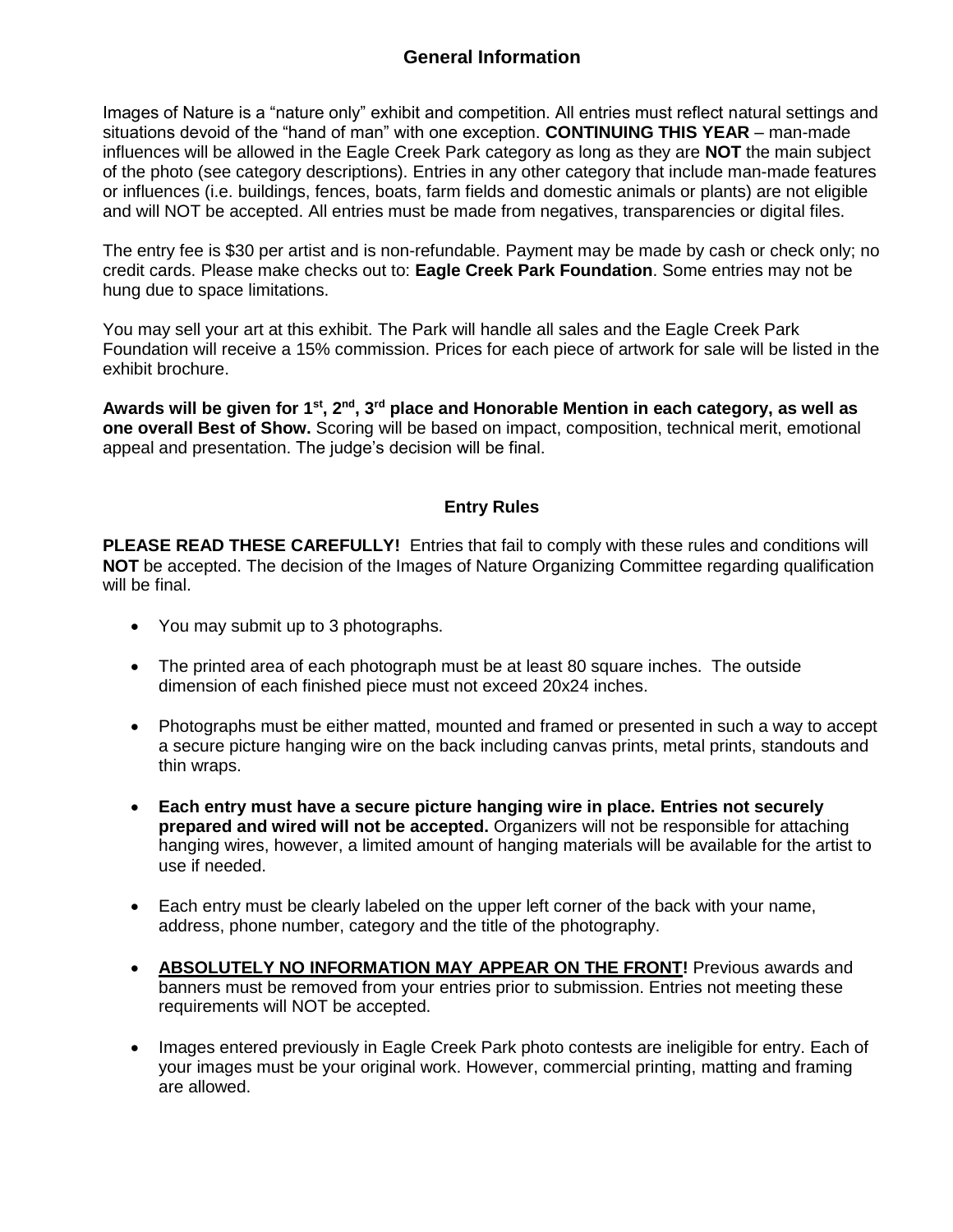## **Categories**

Both color and black and white images are allowed but will be judged together in the following categories

| <b>Eagle Creek Park</b>                                                          | Images that have been taken within Eagle Creek Park.<br>Continuing this year for this category only, photos will be<br>allowed that show human influence, but nature must be the<br>primary subject matter of the photo.                                                                                                                           |
|----------------------------------------------------------------------------------|----------------------------------------------------------------------------------------------------------------------------------------------------------------------------------------------------------------------------------------------------------------------------------------------------------------------------------------------------|
| <b>Birds</b>                                                                     | Wild birds only; domestic and captive birds and taxidermy are not<br>acceptable.                                                                                                                                                                                                                                                                   |
| <b>Animals</b><br>(excluding birds and<br>invertebrates)                         | This category includes mammals, reptiles & amphibians.<br>Wild animals only; domestic and captive animals and<br>taxidermy are not acceptable.                                                                                                                                                                                                     |
| <b>Landscapes</b>                                                                | Photos of broadly inclusive nature scenes. Examples include a<br>wooded tract with a stream, rock canyon & a waterfall; a flowery<br>meadow with much sky and mountain peaks in the distance; or<br>an ocean shoreline with a driftwood foreground and distant sea<br>cliffs.                                                                      |
| <b>General Nature</b><br><b>Images</b> (including<br>wildflowers and<br>insects) | This includes all other natural subjects not covered by the<br>above categories. Wildflowers only; horticultural/domestic<br>flowers are not acceptable. Nature macro shots go here, as well<br>as photos of any number of plants, lower animals<br>(invertebrates) and non-living natural features & materials (soil,<br>rock, water, ice, etc.). |

The "Creative" category that was part of this exhibit and competition for several years has been dropped due to low entry numbers. That category was meant for images clearly showing creative effects such as textures, pixilation, brush strokes, composite images, infrared, etc. Images that have been altered using methods such as healing brush, minor changes in color and saturation or other adjustments are allowed in all categories of this exhibit so long as the final image appears "natural," and the alterations are not visibly noticeable to the judges and other viewers.

If you need additional information, call Lee Casebere at 317-843-8379 (H) or 317-441-1365 (C).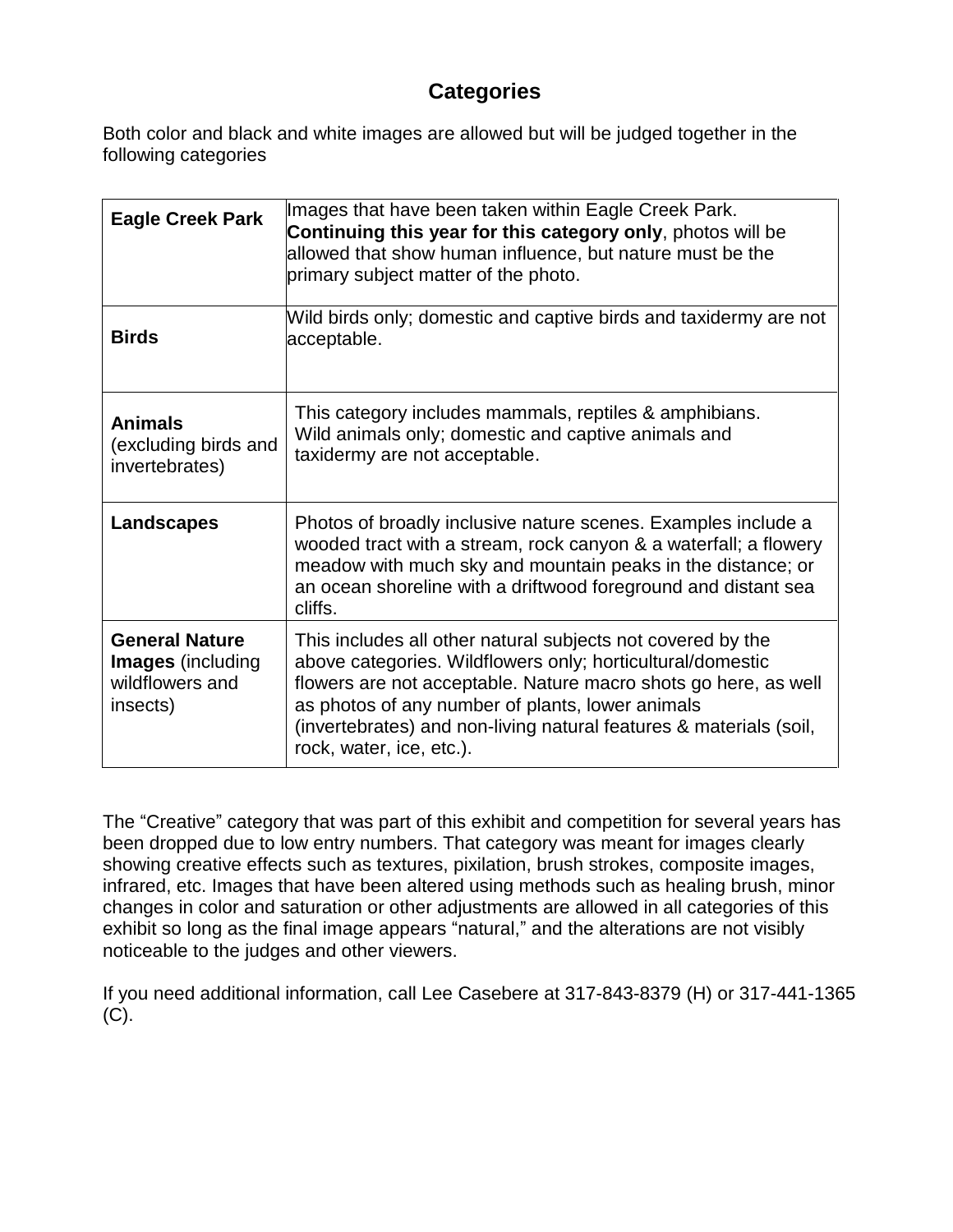#### **2022 Images of Nature Entry Form**

| Name: $\qquad \qquad$                                                                                                                                                                                                                |  |  |         |
|--------------------------------------------------------------------------------------------------------------------------------------------------------------------------------------------------------------------------------------|--|--|---------|
|                                                                                                                                                                                                                                      |  |  |         |
| City: <u>City:</u> State: IN Zip:                                                                                                                                                                                                    |  |  |         |
| E-mail:<br>Website:                                                                                                                                                                                                                  |  |  |         |
| How did you find about this event?                                                                                                                                                                                                   |  |  |         |
| Entry 1 Title: Price: Price: Price: Price: Price: Price: Price: Price: Price: Price: Price: Price: Price: Price: Price: Price: Price: Price: Price: Price: Price: Price: Price: Price: Price: Price: Price: Price: Price: Pric       |  |  |         |
|                                                                                                                                                                                                                                      |  |  | Season: |
|                                                                                                                                                                                                                                      |  |  |         |
| Entry 2 Title: Price: Price: Price: Price: Price: Price: Price: Price: Price: Price: Price: Price: Price: Price: Price: Price: Price: Price: Price: Price: Price: Price: Price: Price: Price: Price: Price: Price: Price: Pric       |  |  |         |
| Location: <u>contract and contract and contract and contract and contract and contract and contract and contract and contract and contract and contract and contract and contract and contract and contract and contract and con</u> |  |  |         |
| Other Comments: <u>International Comments:</u>                                                                                                                                                                                       |  |  |         |
| Entry 3 Title: Price: Price: Price: Price: Price: Price: Price: Price: Price: Price: Price: Price: Price: Price: Price: Price: Price: Price: Price: Price: Price: Price: Price: Price: Price: Price: Price: Price: Price: Pric       |  |  |         |
|                                                                                                                                                                                                                                      |  |  | Season: |
|                                                                                                                                                                                                                                      |  |  |         |

Please fill out the following entry form completely. Please PRINT clearly.

(If your work is not for sale, please indicate with NFS - "Not For Sale.")

How many guests will you have at the Award Reception?

Artists must pick up their artwork at the conclusion of the exhibit and competition on Oct. 23 rd between 3:00 and 5:00 p.m. or as noted in the paragraph below the "calendar of events." The entry fee for this event is \$30.00 per artist and is non-refundable. Make checks payable to the Eagle Creek Park Foundation.

Unless otherwise specified, permission to reproduce any entry accepted will be assumed. Accepted artwork will be considered for use in the Eagle Creek Park Events Calendar.

Eagle Creek Park and the Eagle Creek Park Foundation will make every effort to handle your entries with care and avoid damaging them. However, neither Eagle Creek Park nor the Riviera Camera Club will be liable for any damage to your entries during this exhibit and competition. Your signature and submission of entries constitute your acceptance and agreement to follow the exhibit and competition rules and the conditions specified on this entry form.

Signature: Date: Detection Date: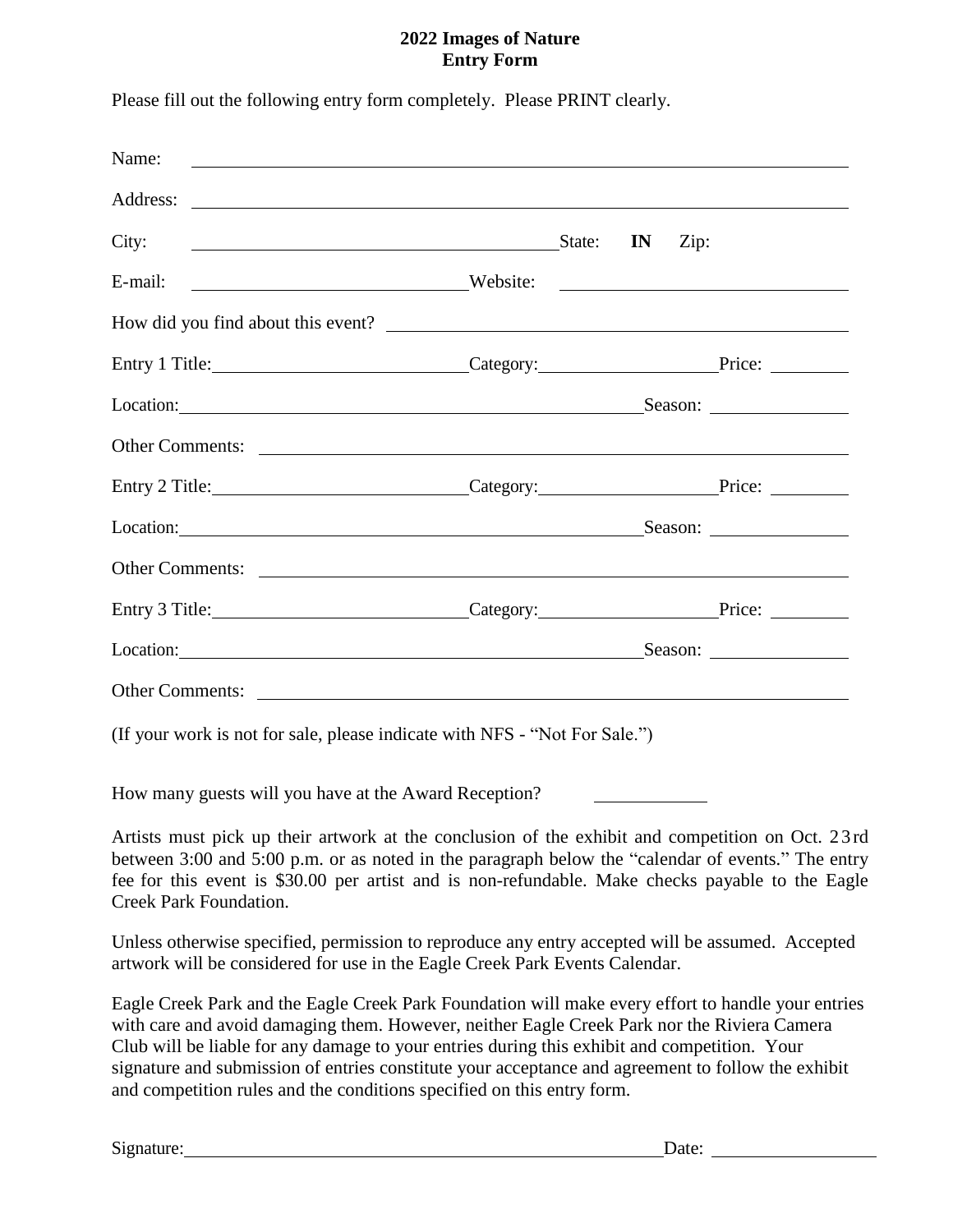**LABELS Use these labels or include the exact same information on your own labels.**

| Name:      |
|------------|
|            |
| Telephone: |
|            |
| Title:     |
|            |
|            |
| Name:      |
|            |
| Telephone: |
|            |
| Title:     |
|            |
| Name:      |
|            |
| Telephone: |
|            |
| Title:     |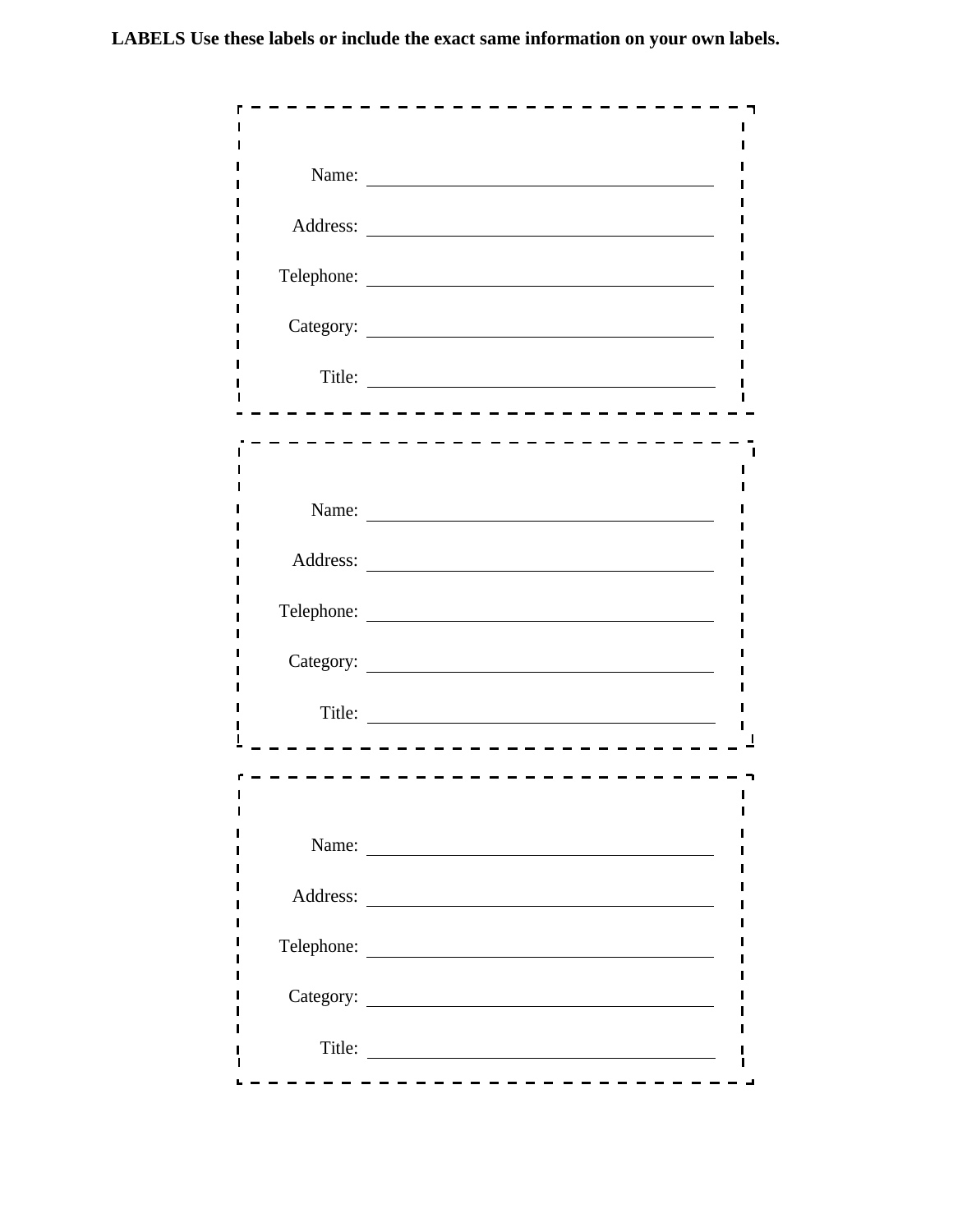

## 2022 ARTIST REGISTRAR FORM

Department of Indy Parks and Recreation - Consolidated City of Indianapolis Park: Eagle Creek Park Address: 5901 Delong Rd. 46254

Phone: (317) 327-7148 Fax: (317) 327-7252

|                                                                                                                                                                                                                                                                                                                                                                                                                                  |                        |     |                                                  |                                                                                                                                                                                                               | $(211)$ $221$ $1222$                                      |            |                                                                                                                       |
|----------------------------------------------------------------------------------------------------------------------------------------------------------------------------------------------------------------------------------------------------------------------------------------------------------------------------------------------------------------------------------------------------------------------------------|------------------------|-----|--------------------------------------------------|---------------------------------------------------------------------------------------------------------------------------------------------------------------------------------------------------------------|-----------------------------------------------------------|------------|-----------------------------------------------------------------------------------------------------------------------|
| BORROWED FROM:                                                                                                                                                                                                                                                                                                                                                                                                                   |                        |     |                                                  |                                                                                                                                                                                                               |                                                           |            |                                                                                                                       |
|                                                                                                                                                                                                                                                                                                                                                                                                                                  |                        |     |                                                  |                                                                                                                                                                                                               |                                                           |            |                                                                                                                       |
|                                                                                                                                                                                                                                                                                                                                                                                                                                  |                        |     |                                                  |                                                                                                                                                                                                               |                                                           |            |                                                                                                                       |
|                                                                                                                                                                                                                                                                                                                                                                                                                                  |                        |     |                                                  |                                                                                                                                                                                                               |                                                           |            |                                                                                                                       |
| DATE OF LOAN:                                                                                                                                                                                                                                                                                                                                                                                                                    |                        |     | 9/17/2022 to 10/24/2022 (for items listed below) |                                                                                                                                                                                                               |                                                           |            |                                                                                                                       |
|                                                                                                                                                                                                                                                                                                                                                                                                                                  |                        |     |                                                  |                                                                                                                                                                                                               |                                                           |            |                                                                                                                       |
| The objects described below have been received by Department of Indy Parks and Recreation and/or City of Indianapolis,<br>Indiana for the purpose of, and are under the provisions noted below of this receipt.                                                                                                                                                                                                                  |                        |     |                                                  |                                                                                                                                                                                                               |                                                           |            |                                                                                                                       |
| Exhibit:                                                                                                                                                                                                                                                                                                                                                                                                                         |                        |     |                                                  | Images of Nature Photography Exhibit                                                                                                                                                                          |                                                           |            |                                                                                                                       |
|                                                                                                                                                                                                                                                                                                                                                                                                                                  |                        |     |                                                  |                                                                                                                                                                                                               |                                                           |            |                                                                                                                       |
| Location                                                                                                                                                                                                                                                                                                                                                                                                                         | ID Number              |     |                                                  | Loan Description (Title)                                                                                                                                                                                      | Value                                                     |            | Total Value\$                                                                                                         |
| 1. Earth Discovery Center                                                                                                                                                                                                                                                                                                                                                                                                        |                        | N/A |                                                  |                                                                                                                                                                                                               |                                                           |            |                                                                                                                       |
| 2. Earth Discovery Center                                                                                                                                                                                                                                                                                                                                                                                                        |                        | N/A |                                                  |                                                                                                                                                                                                               |                                                           |            |                                                                                                                       |
| 3. Earth Discovery Center                                                                                                                                                                                                                                                                                                                                                                                                        |                        | N/A |                                                  |                                                                                                                                                                                                               |                                                           |            |                                                                                                                       |
|                                                                                                                                                                                                                                                                                                                                                                                                                                  |                        |     |                                                  |                                                                                                                                                                                                               |                                                           |            |                                                                                                                       |
| <b>Borrowed From</b>                                                                                                                                                                                                                                                                                                                                                                                                             |                        |     | Date                                             |                                                                                                                                                                                                               | Dawn VanDeman<br>Accepted by Representative of Department |            | Date                                                                                                                  |
|                                                                                                                                                                                                                                                                                                                                                                                                                                  |                        |     |                                                  |                                                                                                                                                                                                               |                                                           |            |                                                                                                                       |
| Returned To                                                                                                                                                                                                                                                                                                                                                                                                                      |                        |     | Date                                             | Dawn VanDeman                                                                                                                                                                                                 | Released by Representative of Department                  |            | Date                                                                                                                  |
|                                                                                                                                                                                                                                                                                                                                                                                                                                  |                        |     |                                                  | <b>CONDITIONS</b>                                                                                                                                                                                             |                                                           |            |                                                                                                                       |
| 1.                                                                                                                                                                                                                                                                                                                                                                                                                               |                        |     |                                                  | Objects loaned to Department of Indy Parks and Recreation and/or City of Indianapolis, Indiana shall remain in its                                                                                            |                                                           |            |                                                                                                                       |
| authorized agent or representative.                                                                                                                                                                                                                                                                                                                                                                                              |                        |     |                                                  | possession for the time specified on the face of this receipt. Loans will be returned only to the owner of his/her duly                                                                                       |                                                           |            |                                                                                                                       |
| Under the terms of this agreement, the<br>2.<br>as it will in the safe keeping of own property.                                                                                                                                                                                                                                                                                                                                  |                        |     |                                                  | <i>Earth Discovery Center</i> will exercise the same care in respect to loans,                                                                                                                                |                                                           |            |                                                                                                                       |
| 3.                                                                                                                                                                                                                                                                                                                                                                                                                               |                        |     |                                                  | All works need to arrive at <i>Earth Discovery Center</i> ready to hang. "Ready to Hang" means that the works have a<br>hanging system installed, or a display unit or system with which to exhibit the work. |                                                           |            |                                                                                                                       |
| The Earth Discovery Center                                                                                                                                                                                                                                                                                                                                                                                                       |                        |     |                                                  | The venue will not provide hanging or display units for works submitted for exhibit.                                                                                                                          |                                                           |            |                                                                                                                       |
| 4.<br>Exhibit or works that are not appropriate for the venue.                                                                                                                                                                                                                                                                                                                                                                   |                        |     |                                                  | reserves the right to accept or not accept works that are not ready for                                                                                                                                       |                                                           |            |                                                                                                                       |
| I hereby (DO) (DO NOT) consent to and authorize the Department of Indy Parks and Recreation to take photographs and/or                                                                                                                                                                                                                                                                                                           |                        |     |                                                  | PHOTOGRAPHIC RELEASE                                                                                                                                                                                          |                                                           |            |                                                                                                                       |
| video, and reproduce these images solely for advertising and promotional purposes.                                                                                                                                                                                                                                                                                                                                               |                        |     |                                                  |                                                                                                                                                                                                               |                                                           | (INITIALS) | <u> 1989 - Jan Alexandro III, populație de la provincia de la provincia de la provincia de la provincia de la pro</u> |
| $(I)$ (We)                                                                                                                                                                                                                                                                                                                                                                                                                       |                        |     |                                                  | WAIVER AND RELEASE FROM LIABILITY<br>do hereby RELEASE and forever DISCHARGE and hold harmless                                                                                                                |                                                           |            |                                                                                                                       |
| the said Department of Indy Parks and Recreation and/or Consolidated City of Indianapolis, Indiana, and their respective<br>agents, officers and employees, from all claims, demands, or claims for relief on account of any and all injury which may<br>exist or which may hereafter arise from participation in this 2022 Department of Indy Parks and Recreation program.                                                     |                        |     |                                                  |                                                                                                                                                                                                               |                                                           |            |                                                                                                                       |
| (I) (We) do further agree to protect the said Department of Indy Parks and Recreation and/or Consolidated City of<br>Indianapolis, Indiana, and their respective agents, officers and employees from any damage incurred by way of claim, demand, or<br>judgment and agree to reimburse said Department of Indy Parks and Recreation and/or Consolidated City of Indianapolis,<br>Indiana for any loss, damage or cost incurred. |                        |     |                                                  |                                                                                                                                                                                                               |                                                           |            |                                                                                                                       |
| (I) (We) affirm under penalties of perjury that (I) (we) am/are 18 years of age or older and that (I) (we) have executed the<br>above foregoing WAIVER AND RELEASE FROM LIABILITY and that such are true and correct to the best of my knowledge<br>And beliefs, this date________________(day) of________________________(month), 2022.                                                                                         |                        |     |                                                  |                                                                                                                                                                                                               |                                                           |            |                                                                                                                       |
|                                                                                                                                                                                                                                                                                                                                                                                                                                  |                        |     |                                                  | (I) (WE) HAVE READ THIS DOCUMENT AND UNDERSTOOD THAT IT IS A RELEASE FROM ALL CLAIMS.                                                                                                                         |                                                           |            |                                                                                                                       |
|                                                                                                                                                                                                                                                                                                                                                                                                                                  |                        |     |                                                  |                                                                                                                                                                                                               | Date                                                      |            |                                                                                                                       |
|                                                                                                                                                                                                                                                                                                                                                                                                                                  | Authorized By:<br>Date |     |                                                  |                                                                                                                                                                                                               |                                                           |            |                                                                                                                       |
|                                                                                                                                                                                                                                                                                                                                                                                                                                  |                        |     |                                                  |                                                                                                                                                                                                               |                                                           |            |                                                                                                                       |